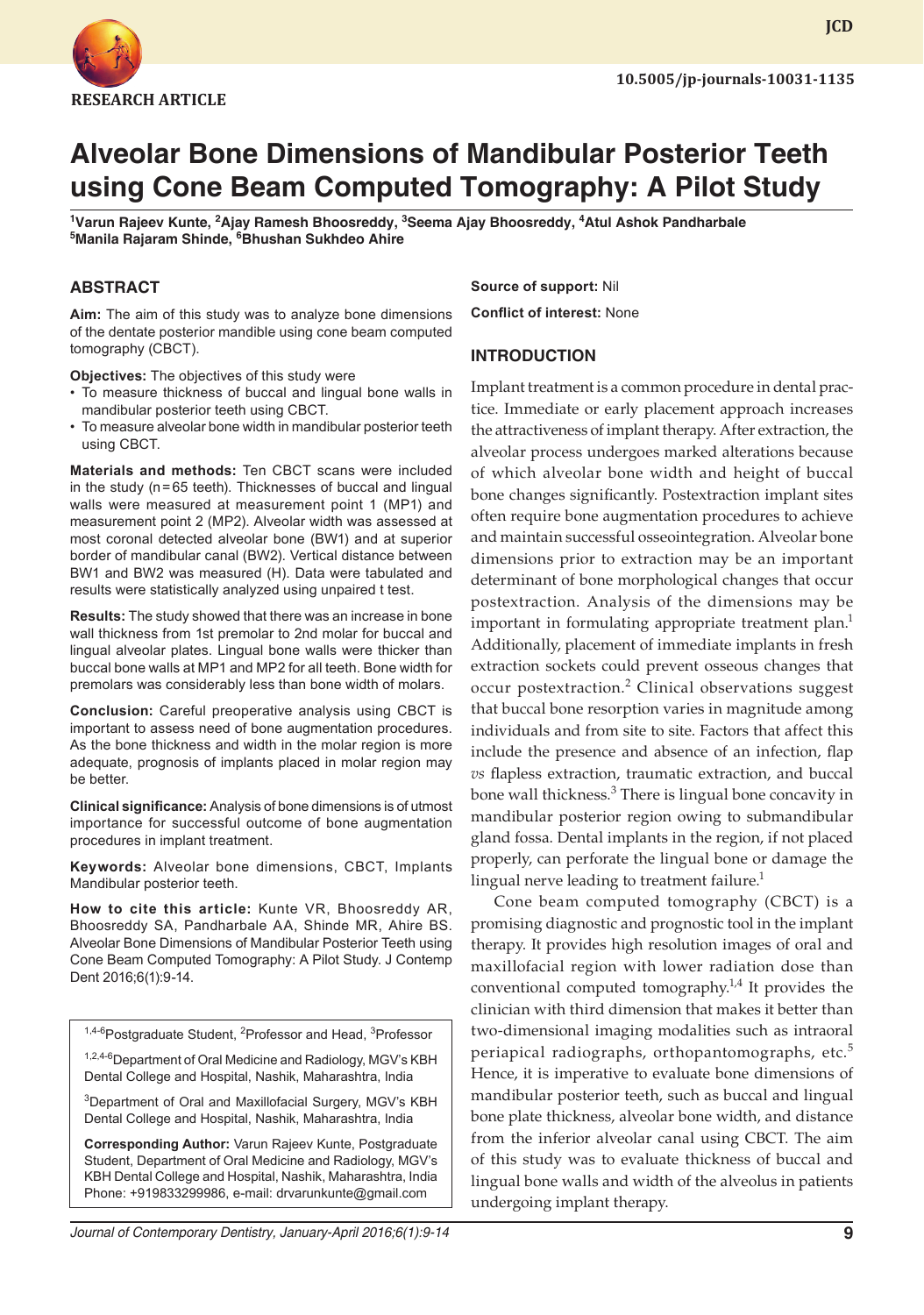#### **MATERIALS AND METHODS**

This study included all the CBCT scans of patients who were referred for implant therapy to the Department of Oral Medicine and Radiology, MGV's KBH Dental College and Hospital, Nashik, Maharashtra, India. Clearance of the Institutional Ethical Committee was taken. Machine used was SIRONA ORTHOPHOS XG 3D, Germany. Software used was Galileos viewer.

A total of 10 CBCT scans of which 65 teeth were included in the sample size. Data were reconstructed with slices of 1 mm thickness. Slice location passed through center of respective tooth parallel to the long axis of root that dictated vertical orientation of slice. Mesial and distal roots having different axes were analyzed differently.

Teeth having periapical pathologies, which are indicated for apical surgery, were excluded from the study owing to the possible effects of periapical pathologies on alveolar bone dimensions at the analyzed sites. Patients with systemic diseases were excluded from the study. All other teeth were analyzed irrespective of their present pathology. Due to varying anatomy, third molars were not considered in the study.

Measurements were taken on cross-sectional view, which showed complete root and cementoenamel junction (CEJ). Thicknesses of buccal and lingual walls were measured on two locations on teeth, 4 mm apical to CEJ (MP1) and at the middle of the root (MP2) as shown in Figure 1. Alveolar crest width was measured at the most coronally detected buccal bone (BW1) and at the superior border of inferior alveolar canal (BW2). Vertical distance between BW1 and BW2 is measured as height (H) as depicted in Figure 2. Data were tabulated and analyzed



**Fig. 1:** Measurement of buccal and lingual bone wall thickness at MP1 and MP2



**Fig. 2:** Measurement of height (H) and bone width (BW1 and BW2)

in Microsoft Excel. Minimum and maximum values for bone thickness and bone width were calculated. Median and mean was also calculated for the same. Unpaired t test at 95% confidence intervals and two-tailed was used.

# **RESULTS**

Total sample size was 65 teeth. Distribution of teeth analyzed is depicted in Table 1.

Results of the study show that there was a gradual increase in bone wall thickness from 1st premolar to 2nd molar. At MP1, the range of mean value of buccal bone wall thickness was 0.431 to 1.786 mm from 1st premolar and 2nd molar respectively, as summarized in Table 2. At MP2, the range of mean value of buccal bone wall thickness was 0.862 to 3.63 mm from 1st premolar to 2nd molar respectively, as summarized in Table 3. Lingual bone wall thickness was considerably higher than buccal bone wall thickness at both MP1 and MP2. This difference was statistically significant for all teeth at MP1 as summarized in Table 4. It also shows a steady increase from a mean value of 1.611 to 2.86 mm at MP1 from 1st premolar to 2nd molar respectively. At MP2, lingual bone thickness values increased from 2.951 to 3.835 mm from 1st premolar to 2nd molar respectively. With exception of 2nd molar, difference between buccal and lingual bone walls at MP2 was statistically significant for all teeth as summarized in Table 5.

**Table 1:** Distribution of teeth analyzed

| PM <sub>1</sub> | PM2 | М1 | M2 | Total                                                              |
|-----------------|-----|----|----|--------------------------------------------------------------------|
| 17              | 18  | 14 | 16 | 65                                                                 |
|                 |     |    |    | PM1: 1st premolar, PM2: 2nd premolar, M1: 1st molar, M2: 2nd molar |

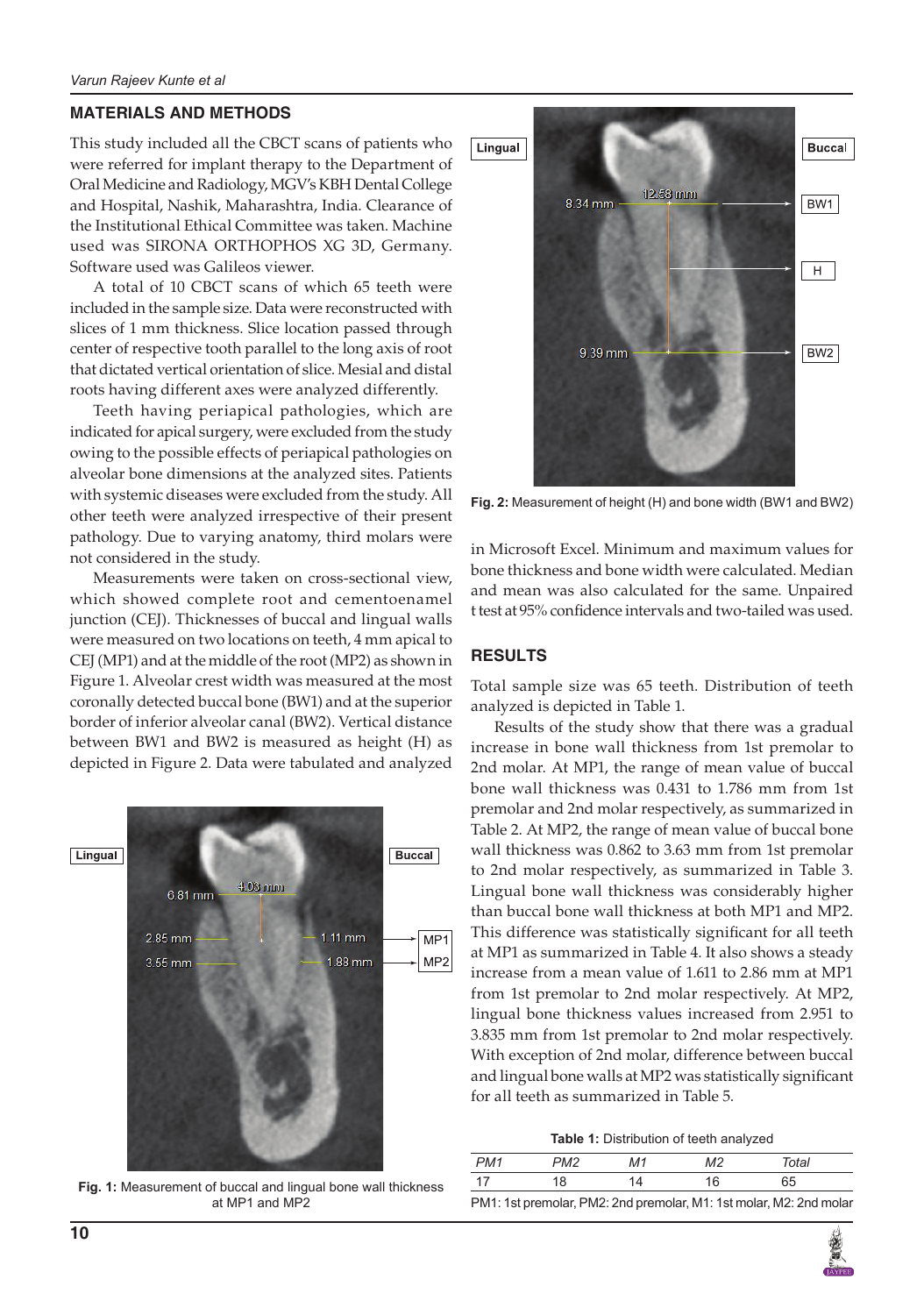| Alveolar Bone Dimensions of Mandibular Posterior Teeth |  |  |
|--------------------------------------------------------|--|--|
|--------------------------------------------------------|--|--|

**Table 3:** Thickness of buccal and lingual bone plates at MP2

| <b>Table 2:</b> Thickness of buccal and lingual bone plates |               |         |        |         |       |
|-------------------------------------------------------------|---------------|---------|--------|---------|-------|
|                                                             |               | Minimum | Median | Maximum | Mean  |
|                                                             |               | (mm)    | (mm)   | (mm)    | (mm)  |
| PM <sub>1</sub>                                             | <b>Buccal</b> | 0       | 0.25   | 1.37    | 0.431 |
|                                                             | Lingual       | 0       | 1.49   | 3.36    | 1.611 |
| PM <sub>2</sub>                                             | Buccal        | 0       | 0.5    | 1.37    | 0.437 |
|                                                             | Lingual       | 0.74    | 1.87   | 3.47    | 1.976 |
| M <sub>1</sub> M                                            | <b>Buccal</b> | 0.35    | 0.81   | 2.36    | 0.965 |
|                                                             | Lingual       | 0.74    | 2.05   | 3.87    | 2.02  |
| M <sub>1</sub> D                                            | Buccal        | 0       | 0.775  | 1.63    | 0.73  |
|                                                             | Lingual       | 1.36    | 2.615  | 3.36    | 2.411 |
| M <sub>2</sub> M                                            | Buccal        | 0       | 1.25   | 2.85    | 1.395 |
|                                                             | Lingual       | 0.88    | 1.865  | 5.59    | 2.148 |
| M <sub>2</sub> D                                            | Buccal        | 0       | 1.19   | 4.83    | 1.786 |
|                                                             | Lingual       | 1.12    | 2.68   | 5.59    | 2.86  |

AT MP1, PM1: 1st premolar, PM2: 2nd premolar, M1M: Mesial root of 1st molar, M1D: distal root of 1st molar, M2M: Mesial root of 2nd molar, M2D: distal root of 2nd molar

**Table 4:** Dimensions of buccal and lingual bone walls of all teeth at MP1 (p<0.05 significant)

| MP <sub>1</sub>  | <b>Buccal</b> (mean<br>$\pm$ SD) (mm) | Lingual (mean<br>$\pm$ SD) (mm) | p-value  |
|------------------|---------------------------------------|---------------------------------|----------|
| PM <sub>1</sub>  | $0.43 \pm 0.48$                       | $1.61 \pm 0.96$                 | < 0.0001 |
| PM <sub>2</sub>  | $0.44 \pm 0.38$                       | $1.98 \pm 0.82$                 | < 0.0001 |
| M <sub>1</sub> M | $0.87 \pm 0.61$                       | $1.95 \pm 0.82$                 | 0.0001   |
| M1D              | $0.74 \pm 0.63$                       | $2.41 \pm 0.71$                 | < 0.0001 |
| M2M              | $1.40 \pm 0.91$                       | $2.15 \pm 1.13$                 | 0.0467   |
| M2D              | $1.79 \pm 1.51$                       | $2.86 \pm 1.23$                 | 0.0349   |
|                  |                                       |                                 |          |

SD: Standard deviation

About 88.23% of 1st premolars and 88.89% of 2nd premolars showed very thin or no buccal bone wall (less than 1 mm) at MP1. About 41.17% of 1st premolars and 50% of 2nd premolars had lingual bone wall between 1 and 2 mm. About 29.41% of 1st premolars and 11.11% of 2nd premolars had lingual bone wall less than 1 mm at MP1, as depicted in Table 6. About 64.28% of 1st molars too had a buccal bone wall less than 1 mm at MP1 as shown in Graph 1 and Table 6. At MP2, 64.7% 1st premolars had thin or missing buccal bone walls. However, 93.75% of 2nd molars showed thicker lingual bone walls of more than 2 mm as shown in Graph 2 and Table 6.

At the most coronally detectable alveolar bone BW1, mean bone width was 7.75 to 7.64 mm for premolars and 9.64 to 9.47 mm for molars. At BW2, bone width was 10.95 to 10.83 mm for premolars and 11.07 to 11.36 mm for molars. There was presence of lingual undercut that increased from 1st premolar to 2nd molar. Bone width values were considerably higher in molars than in premolars. Also, bone width increased from BW1 to BW2 as summarized in Table 7 and Graph 3. Difference between BW1 and BW2 is statistically significant for all teeth. BW1 values were considerably thinner than BW2 as summarized in Table 8. Vertical distance between BW1

|                  |         | Minimum<br>(mm) | Median<br>(mm) | Maximum<br>(mm) | Mean<br>(mm) |
|------------------|---------|-----------------|----------------|-----------------|--------------|
|                  |         |                 |                |                 |              |
| PM <sub>1</sub>  | Buccal  | 0               | 0.88           | 2.6             | 0.862        |
|                  | Lingual | 1.63            | 2.87           | 4.83            | 2.951        |
| PM <sub>2</sub>  | Buccal  | 0.37            | 1.125          | 3.47            | 1.373        |
|                  | Lingual | 0.87            | 2.98           | 4.35            | 3.001        |
| M <sub>1</sub> M | Buccal  | 0.28            | 1.15           | 2.72            | 1.251        |
|                  | Lingual | 1.86            | 2.87           | 4.01            | 2.895        |
| M <sub>1</sub> D | Buccal  | 0.51            | 1.305          | 2.6             | 1.451        |
|                  | Lingual | 2.66            | 3.855          | 5.59            | 3.94         |
| M <sub>2</sub> M | Buccal  | 0.63            | 3.23           | 6.59            | 3.051        |
|                  | Lingual | 1.99            | 3.28           | 6.46            | 3.367        |
| M <sub>2</sub> D | Buccal  | 1.14            | 3.23           | 7.34            | 3.63         |
|                  | Lingual | 2.23            | 3.635          | 6.46            | 3.835        |

| <b>Table 5:</b> Dimensions of buccal and lingual bone walls of all teeth |
|--------------------------------------------------------------------------|
| at MP2 ( $p < 0.05$ significant)                                         |

|                  | <b>Buccal</b> (mean      | Lingual (mean   |          |
|------------------|--------------------------|-----------------|----------|
| MP2              | $\pm$ SD) (mm)           | $\pm$ SD) (mm)  | p-value  |
| PM <sub>1</sub>  | $0.86 \pm 0.76$          | $2.95 \pm 0.96$ | < 0.0001 |
| PM <sub>2</sub>  | $0.86 \pm 0.76$          | $1.37 \pm 0.82$ | < 0.0001 |
| M <sub>1</sub> M | $1.15 \pm 0.64$          | $2.87 \pm 0.66$ | < 0.0001 |
| M <sub>1</sub> D | $1.45 \pm 0.66$          | $3.94 \pm 0.83$ | < 0.0001 |
| M <sub>2</sub> M | $3.05 \pm 1.67$          | $3.36 \pm 1.08$ | 0.5289   |
| M <sub>2</sub> D | $3.63 \pm 1.96$          | $3.84 \pm 1.20$ | 0.7234   |
|                  | OD: Otamaland davitation |                 |          |

SD: Standard deviation

**Table 6:** Frequency distribution of teeth according to thickness of buccal and lingual walls (percentage)

|                  | $<1$ mm |       |       | $1 - 2$ mm                    |       | $>2$ mm |  |
|------------------|---------|-------|-------|-------------------------------|-------|---------|--|
|                  | Buccal  |       |       | Lingual Buccal Lingual Buccal |       | Lingual |  |
| MP <sub>1</sub>  |         |       |       |                               |       |         |  |
| PM <sub>1</sub>  | 88.23   | 29.41 | 11.76 | 41.17                         | 0     | 29.41   |  |
| PM <sub>2</sub>  | 88.89   | 11.11 | 11.11 | 50                            | 0     | 38.89   |  |
| M <sub>1</sub> M | 64.28   | 14.28 | 28.57 | 35.71                         | 7.14  | 50      |  |
| M <sub>1</sub> D | 57.14   | 0     | 42.86 | 35.71                         | 0     | 64.29   |  |
| M <sub>2</sub> M | 31.25   | 6.25  | 43.75 | 62.50                         | 25    | 31.25   |  |
| M <sub>2</sub> D | 37.50   | 0     | 25    | 31.25                         | 37.50 | 68.75   |  |
| MP2              |         |       |       |                               |       |         |  |
| PM <sub>1</sub>  | 64.70   | 0     | 29.41 | 23.52                         | 5.88  | 76.47   |  |
| PM <sub>2</sub>  | 33.33   | 5.55  | 50    | 5.55                          | 16.67 | 88.89   |  |
| M <sub>1</sub> M | 42.86   | 0     | 42.86 | 14.29                         | 14.29 | 85.71   |  |
| M <sub>1</sub> D | 28.57   | 0     | 50    | 0                             | 21.43 | 100     |  |
| M <sub>2</sub> M | 18.75   | 0     | 6.25  | 6.25                          | 75    | 93.75   |  |
| M <sub>2</sub> D | 0       | 0     | 25    | 0                             | 75    | 100     |  |

and BW2 was measured (H), which shows distance of inferior alveolar bony canal from alveolar crest.

## **DISCUSSION**

Recently, efforts have been taken to decrease overall treatment time and surgical interventions in implant therapy.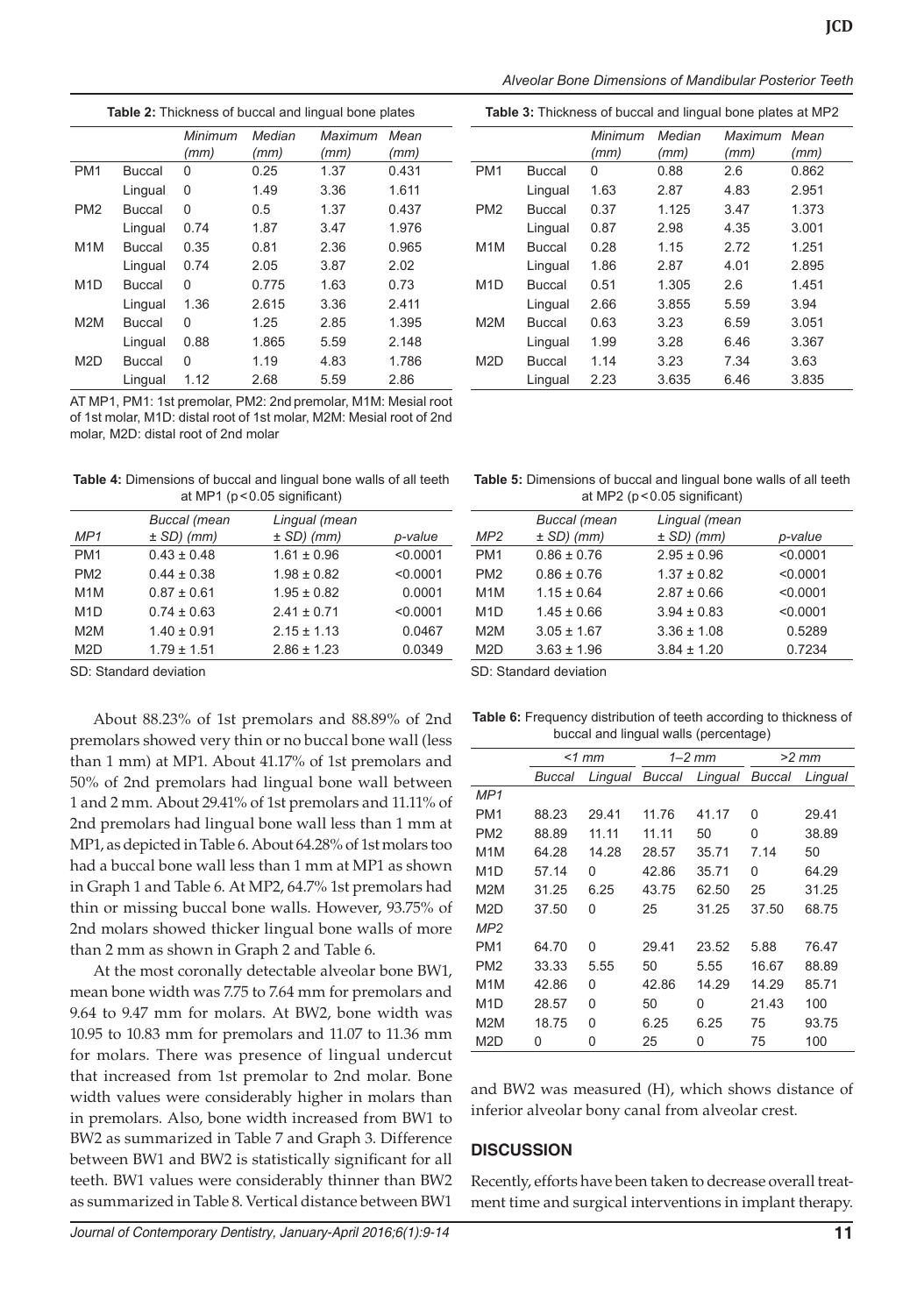

**Graph 1:** Thickness of buccal and lingual bone walls at MP1



**Table 7:** Alveolar bone width of mandibular posterior teeth

|                  | Minimum  | Median   | Maximum              | Mean   |
|------------------|----------|----------|----------------------|--------|
|                  | (mm)     | (mm)     | (mm)                 | (mm)   |
| BW1              |          |          |                      |        |
| PM <sub>1</sub>  | 5.47     | 7.53     | 10.75                | 7.752  |
| PM <sub>2</sub>  | 6.66     | 7.57     | 9.32                 | 7.641  |
| M <sub>1</sub> M | 7.95     | 9.54     | 11.15                | 9.635  |
| M <sub>1</sub> D | 7.56     | 9.295    | 10.92                | 9.242  |
| M <sub>2</sub> M | 7.71     | 9.285    | 11.39                | 9.476  |
| M <sub>2</sub> D | 6.59     | 9.53     | 12.5                 | 9.468  |
| BW2              |          |          |                      |        |
| PM <sub>1</sub>  | 7.96     | 10.83    | 13.75                | 10.948 |
| PM <sub>2</sub>  | 7.06     | 10.91    | 15.48                | 10.830 |
| M <sub>1</sub> M | 9.04     | 11.105   | 15.11                | 11.072 |
| M <sub>1</sub> D | 8.86     | 10.675   | 15.73                | 11.416 |
| M <sub>2</sub> M | 8.67     | 11.295   | 17.54                | 11.573 |
| M <sub>2</sub> D | 7.55     | 11.115   | 15.39                | 11.356 |
| -----            | $\cdots$ | $\cdots$ | .<br>$\cdot$ $\cdot$ | $\sim$ |

BW1: bone width at most coronally detectable alveolar bone, BW2: bone width at the superior border of inferior alveolar canal



**Graph 2:** Thickness of buccal and lingual bone wall thickness at MP2

| <b>Table 8:</b> Dimensions of BW1 and BW2 for all teeth |
|---------------------------------------------------------|
| $(p < 0.05$ significant)                                |

|                  | $BW1$ (mean $\pm$ | $BW2$ (mean $\pm$ |          |
|------------------|-------------------|-------------------|----------|
| Column1          | SD) (mm)          | SD) (mm)          | p-value  |
| PM <sub>1</sub>  | $7.75 \pm 1.16$   | $10.95 \pm 1.93$  | < 0.0001 |
| PM <sub>2</sub>  | $7.64 \pm 0.76$   | $10.83 \pm 1.87$  | < 0.0001 |
| M <sub>1</sub> M | $9.64 \pm 0.78$   | $11.87 \pm 1.07$  | 0.0133   |
| M <sub>1</sub> D | $9.24 \pm 0.88$   | $11.42 \pm 2.01$  | 0.001    |
| M <sub>2</sub> M | $9.48 \pm 1.03$   | $11.57 \pm 2.33$  | 0.0026   |
| M <sub>2</sub> D | $9.47 \pm 1.5$    | $11.36 + 2.36$    | 0.0112   |
|                  |                   |                   |          |

Alternative to conventional approach, immediate or early implant placement approaches have been proposed. $6$ According to the survey of Swiss dental practitioners in 1994, most frequent indications for implant therapy were found to be completely edentulous mandible followed by edentulous posterior mandible.<sup>7,8</sup> Hence, analysis of bone dimensions in posterior mandible for implant placement is important.

Esthetic implant prosthesis, according to Belser et al, $9$ was defined as the one that is in harmony with perioral facial structures of the patient. Tomasi et al<sup>3</sup> stated that the thickness of the buccal bone wall is a key determinant of implant treatment success following extraction. The thickness of the buccal bone wall is associated with the degree of defect fill following implant placement.<sup>3</sup> Importance of analysis of bone dimensions before future implant placement is well documented in the literature.

Current trend in implant therapy is shifting from conventional implant therapy to immediate implant therapy. According to Huynh-Ba et al, $^{10}$  placement of immediate implant may preserve bone dimensions. Analysis of bone dimensions is a must before immediate implant placement to determine the need of bone augmentation and appropriate treatment planning.

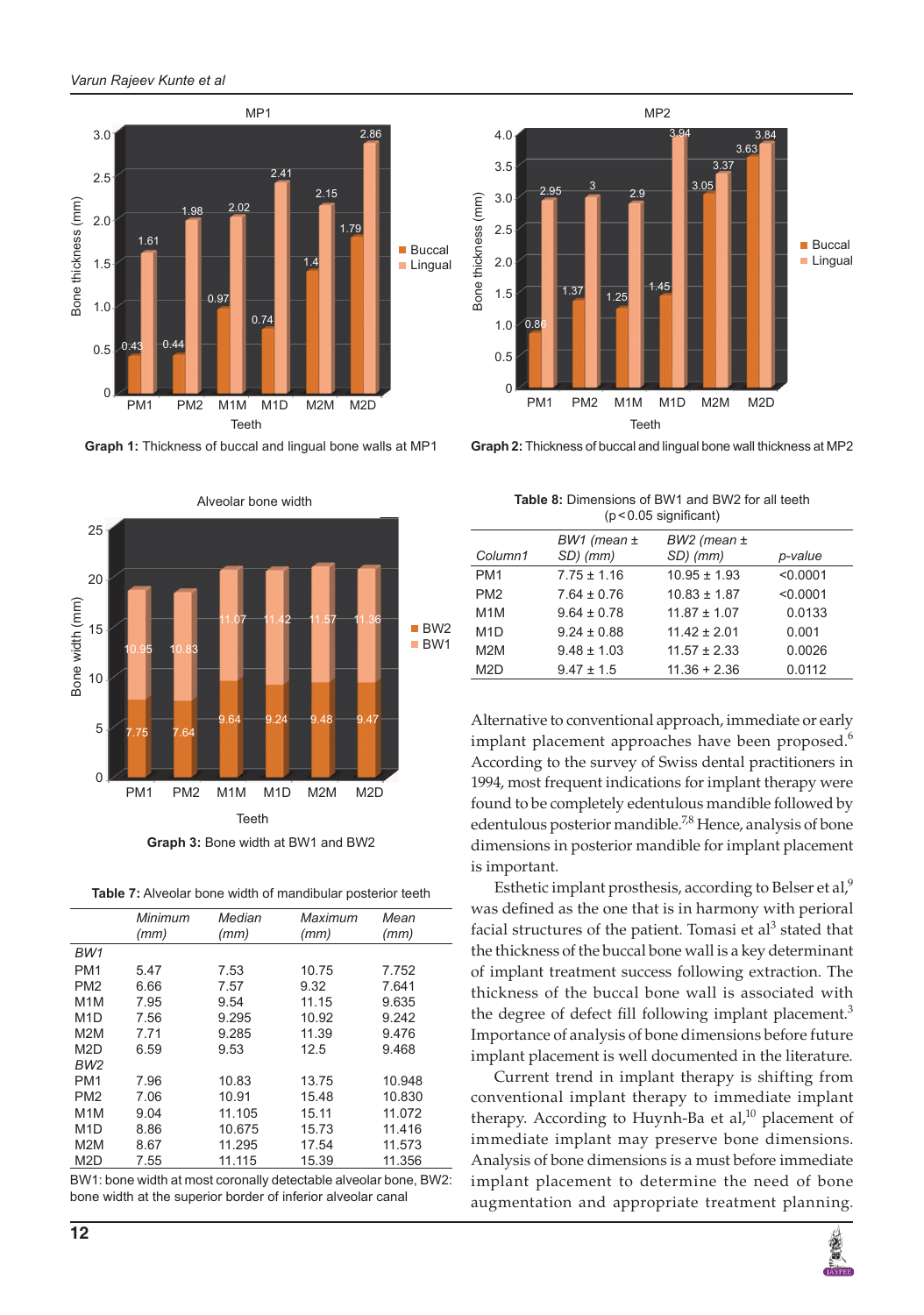Inadequate amount of remaining bone following implant therapy can cause treatment failure. Following extraction, bony alterations are most commonly seen in the coronal portion of the alveolar ridge. Therefore, measurements of mandibular posterior teeth at MP1 are of utmost importance.<sup>1</sup> In the present study, it was evident that buccal bone dimensions at MP1 for majority of teeth were less than 1 mm. This was observed more in premolars than molars. According to Braut et al, $11$  after implant bed preparation, the buccal bone wall should measure at least 2 mm in thickness. This thickness is necessary for maintaining proper soft tissue support and to avoid bone resorption following restoration.<sup>11</sup> Spray et al<sup>12</sup> concluded that bone loss decreased significantly as bone thickness was approximately 2 mm. According to Grunder et al, $^{13}$ bone thickness should preferably be 4 mm. If this thickness of bone is not available, then resorption on buccal bone is likely to occur that may cause gingival recession. Analysis showed an increase in thickness of bone from premolars to molars owing to lingual inclination of molars that results in thicker alveolar bone walls.

Vertical distance between BW1 and BW2 was alveolar height (H). This H value is of clinical significance, as immediate implants should be placed within this height. Violation of this vertical distance can traumatize inferior alveolar nerve that can lead to implant failure. According to Watanabe et al, $^{14}$  prevalence of lingual undercut above inferior alveolar canal was found to be 36 to 39%. Although the implant axis in the mandible should ideally point toward the palatal cusp of the opposing tooth, a lingual undercut increases the risk of lingual perforation and surgical complications. To avoid this anatomical landmark, an implant could be placed off-axially and would have to be restored with an angled abutment.<sup>1,15</sup>

Findings of this study were consistent with those of Braut et al. $1$  This study comprised all the patients who were selected for implant placement. Analysis of bone dimensions was done keeping in mind immediate implant therapy if needed in future. Also, this study assesses the prevalence of inadequate bone dimensions at mandibular posterior teeth.

## **CONCLUSION**

Careful preoperative analysis using CBCT is useful in the assessment of thin or missing bone walls and thus determining the need for bone augmentation procedure. Owing to broader alveolar bone and adequate bone thickness, prognosis of implants placed in the molar region is better than that of premolars.

## **CLNICAL SIGNIFICANCE**

To achieve long-lasting and ideal results with the implants, minimum of 2 mm of buccal bone should be preserved.<sup>13</sup> Inadequate bone may result in implant failure. To prevent this, bone augmentation procedures are required. Currently, there is insufficient data regarding preoperative bone dimension analysis of mandibular posterior teeth. As CBCT is the preferred imaging modality for oral and maxillofacial structures, careful preoperative analysis of alveolar bone dimensions may determine the need for bone augmentation. Thus, it will significantly increase the success rate of immediate implant treatment in the mandibular posterior teeth.<sup>1</sup>

# **REFERENCES**

- 1. Braut V, Bornstein M, Lauber R, Buser D. Bone dimensions in the posterior mandible: a retrospective radiographic study using cone beam computed tomography. Part 1—analysis of dentate sites. Int J Periodontics Restorative Dent 2012 Apr;32(2):175-184.
- 2. Schropp L, Wenzel A, Kostopoulos L, Karring T. Bone healing and soft tissue contour changes following single-tooth extraction: a clinical and radiographic 12-month prospective study. Int J Periodontics Restorative Dent 2003 Aug;23(4): 313-323.
- 3. Tomasi C, Sanz M, Cecchinato D, Pjetursson B, Ferrus J, Lang NP, Lindhe J. Bone dimensional variations at implants placed in fresh extraction sockets: a multilevel multivariate analysis. Clin Oral Impl Res 2010 Jan;21(1):30-36.
- 4. Loubele M, Van Assche N, Carpentier K, Maes F, Jacob R, Van Steenberghe D, Suetens P. Comparative localized linear accuracy of small-field cone-beam CT and multislice CT for alveolar bone measurements. Oral Surg Oral Med Oral Pathol Oral Radiol Endod 2008 Apr;105(4):512-518.
- 5. Van Steenberghe D, Naert I, Andersson M, Brajnovic I, Van Cleynenbreugel J, Suetens P. A custom template and definitive prosthesis allowing immediate implant loading in the maxilla: a clinical report. Int J Oral Maxillofac Implants 2002 Sep-Oct;17(5):663-670.
- 6. Buser D, Chen ST, Weber HP, Belser UC. Early implant placement following single-tooth extraction in the esthetic zone: biologic rationale and surgical procedures. Int J Periodontics Restorative Dent 2008 Oct;28(5):441-451.
- 7. Lambrecht JT, Besimo CE, Guindy JS. The determination of the status of dental implantology in Switzerland. Schweiz Monatsschr Zahnmed 1999;109(1):18-30.
- 8. Bornstein MM, Halbritter S, Harnisch H, Weber HP, Buser D. A retrospective analysis of patients referred for implant placement to a specialty clinic: indications, surgical procedures, and early failures. Int J Oral Maxillofac Implants 2008 Nov-Dec;23(6):1109-1116.
- 9. Belser U, Buser D, Higginbottom F. Consensus statements and recommended clinical procedures regarding esthetics in implant dentistry. Int J Oral Maxillofac Implants 2004;19 (Suppl):73-74.
- 10. Huynh-Ba G, Pjetursson BE, Sanz M, Cecchinato D, Ferrus J, Lindhe J, Lang NP. Analysis of socket bone wall dimensions in the upper maxilla in relation to immediate implant placement. Clin Oral Implants Res 2010 Jan;21(1):37-42.
- 11. Braut V, Bornstein MM, Belser U, Buser D. Thickness of the anterior maxillary facial bone wall—a retrospective radiographic study using cone beam computed